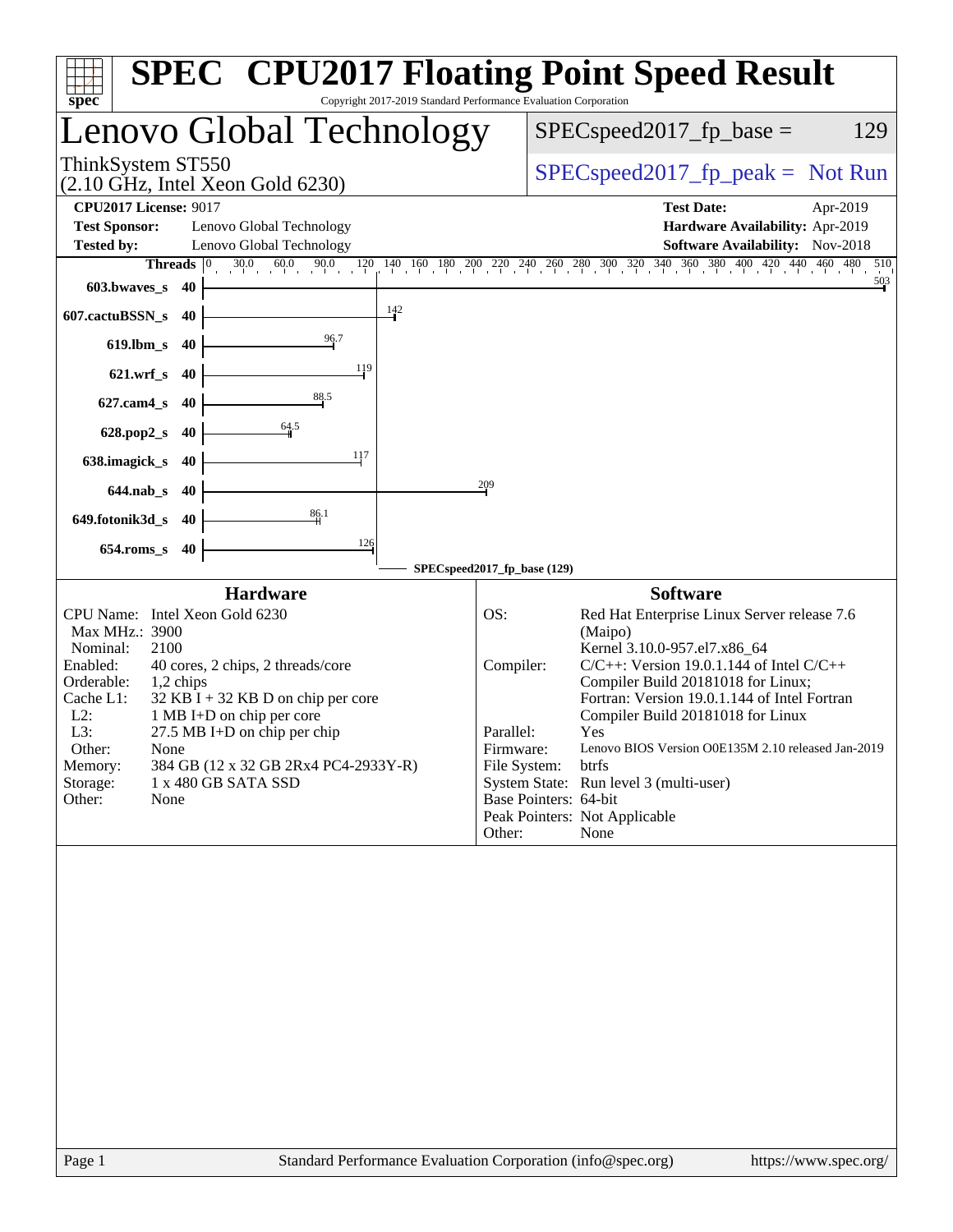

# Lenovo Global Technology

 $SPEC speed2017_fp\_base = 129$ 

(2.10 GHz, Intel Xeon Gold 6230)

ThinkSystem ST550<br>  $SPEC speed2017<sub>fp</sub> peak = Not Run$ 

**[Test Sponsor:](http://www.spec.org/auto/cpu2017/Docs/result-fields.html#TestSponsor)** Lenovo Global Technology **[Hardware Availability:](http://www.spec.org/auto/cpu2017/Docs/result-fields.html#HardwareAvailability)** Apr-2019 **[Tested by:](http://www.spec.org/auto/cpu2017/Docs/result-fields.html#Testedby)** Lenovo Global Technology **[Software Availability:](http://www.spec.org/auto/cpu2017/Docs/result-fields.html#SoftwareAvailability)** Nov-2018

**[CPU2017 License:](http://www.spec.org/auto/cpu2017/Docs/result-fields.html#CPU2017License)** 9017 **[Test Date:](http://www.spec.org/auto/cpu2017/Docs/result-fields.html#TestDate)** Apr-2019

## **[Results Table](http://www.spec.org/auto/cpu2017/Docs/result-fields.html#ResultsTable)**

|                                   | <b>Base</b>    |                |       |                | <b>Peak</b> |                |            |                |                |              |                |              |                |              |
|-----------------------------------|----------------|----------------|-------|----------------|-------------|----------------|------------|----------------|----------------|--------------|----------------|--------------|----------------|--------------|
| <b>Benchmark</b>                  | <b>Threads</b> | <b>Seconds</b> | Ratio | <b>Seconds</b> | Ratio       | <b>Seconds</b> | Ratio      | <b>Threads</b> | <b>Seconds</b> | <b>Ratio</b> | <b>Seconds</b> | <b>Ratio</b> | <b>Seconds</b> | <b>Ratio</b> |
| 603.bwayes s                      | 40             | 117            | 503   | 117            | 504         | 117            | 503        |                |                |              |                |              |                |              |
| 607.cactuBSSN s                   | 40             | 118            | 141   | 118            | 142         | 117            | 142        |                |                |              |                |              |                |              |
| $619.$ lbm_s                      | 40             | 54.2           | 96.7  | 54.2           | 96.7        | 54.4           | 96.3       |                |                |              |                |              |                |              |
| $621.wrf$ s                       | 40             | 111            | 119   | 111            | 119         | 111            | 119        |                |                |              |                |              |                |              |
| $627$ .cam4 s                     | 40             | 100            | 88.6  | 100            | 88.5        | 101            | 88.0       |                |                |              |                |              |                |              |
| $628.pop2_s$                      | 40             | 184            | 64.5  | 182            | 65.1        | 187            | 63.4       |                |                |              |                |              |                |              |
| 638.imagick_s                     | 40             | 124            | 117   | 124            | 117         | 124            | 116        |                |                |              |                |              |                |              |
| $644$ .nab s                      | 40             | 83.5           | 209   | 83.4           | <u>209</u>  | 83.4           | 210        |                |                |              |                |              |                |              |
| 649.fotonik3d s                   | 40             | 105            | 86.5  | 106            | 86.1        | 108            | 84.2       |                |                |              |                |              |                |              |
| $654$ .roms s                     | 40             | 125            | 126   | 126            | 125         | 125            | <u>126</u> |                |                |              |                |              |                |              |
| $SPEC speed2017$ fp base =<br>129 |                |                |       |                |             |                |            |                |                |              |                |              |                |              |
| SPECspeed 2017 fp peak $=$        |                |                |       | <b>Not Run</b> |             |                |            |                |                |              |                |              |                |              |

Results appear in the [order in which they were run.](http://www.spec.org/auto/cpu2017/Docs/result-fields.html#RunOrder) Bold underlined text [indicates a median measurement](http://www.spec.org/auto/cpu2017/Docs/result-fields.html#Median).

### **[Operating System Notes](http://www.spec.org/auto/cpu2017/Docs/result-fields.html#OperatingSystemNotes)**

Stack size set to unlimited using "ulimit -s unlimited"

## **[General Notes](http://www.spec.org/auto/cpu2017/Docs/result-fields.html#GeneralNotes)**

Environment variables set by runcpu before the start of the run: KMP\_AFFINITY = "granularity=fine,compact,1,0" LD\_LIBRARY\_PATH = "/home/cpu2017-1.0.5-ic19.0u1/lib/intel64" OMP\_STACKSIZE = "192M"

 Binaries compiled on a system with 1x Intel Core i9-7900X CPU + 32GB RAM memory using Redhat Enterprise Linux 7.5 Transparent Huge Pages enabled by default Prior to runcpu invocation Filesystem page cache synced and cleared with: sync; echo 3> /proc/sys/vm/drop\_caches Yes: The test sponsor attests, as of date of publication, that CVE-2017-5754 (Meltdown) is mitigated in the system as tested and documented. Yes: The test sponsor attests, as of date of publication, that CVE-2017-5753 (Spectre variant 1) is mitigated in the system as tested and documented. Yes: The test sponsor attests, as of date of publication, that CVE-2017-5715 (Spectre variant 2) is mitigated in the system as tested and documented. Yes: The test sponsor attests, as of date of publication, that CVE-2018-3640 (Spectre variant 3a) is mitigated in the system as tested and documented. Yes: The test sponsor attests, as of date of publication, that CVE-2018-3639 (Spectre variant 4) is mitigated in the system as tested and documented.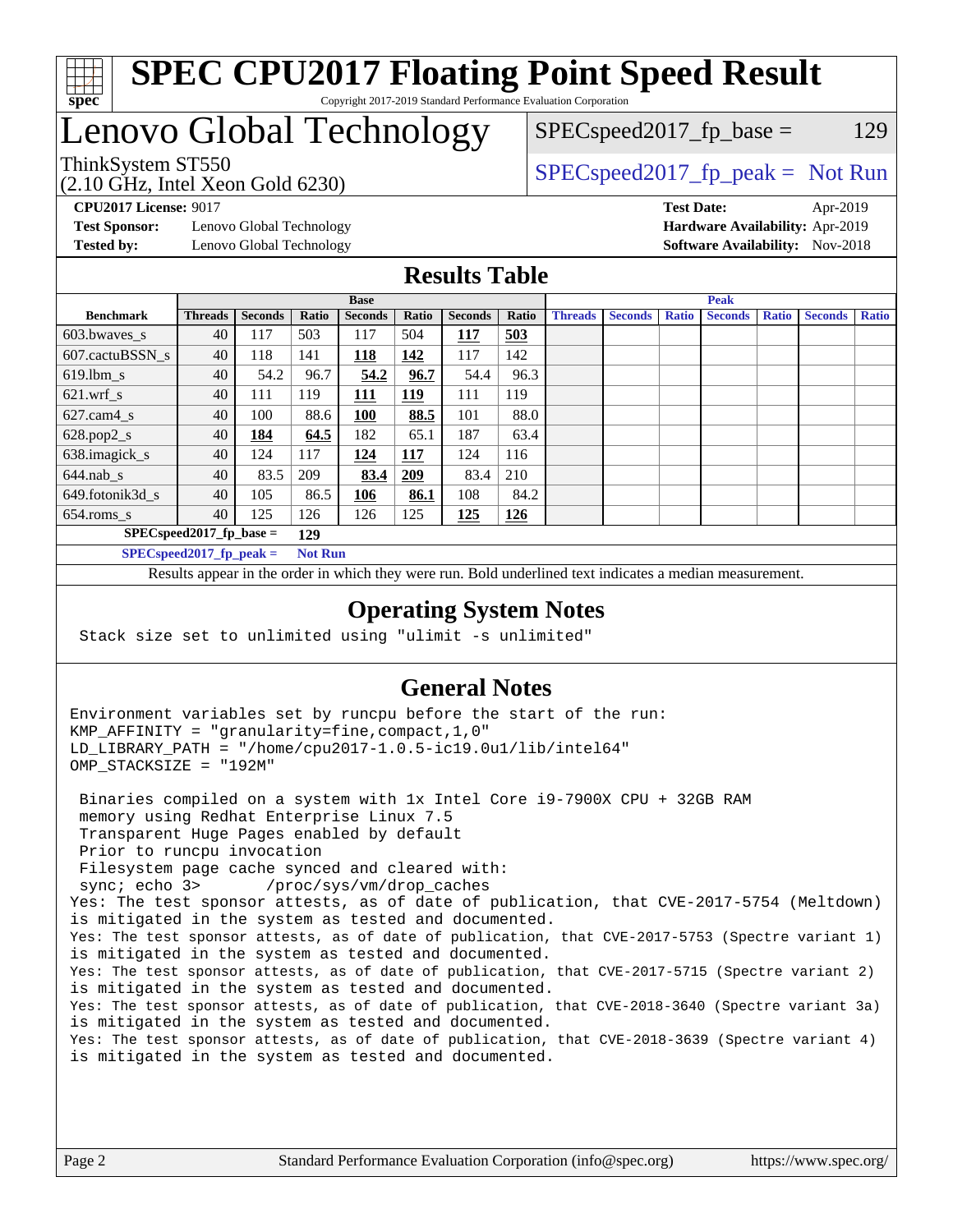| $spec^*$                                                                                                                                                                                                                                                                                                                                                                                                                                                                                                                                                                                                                                         | Copyright 2017-2019 Standard Performance Evaluation Corporation                                                                                                                                  | <b>SPEC CPU2017 Floating Point Speed Result</b>                                                                                                  |                       |     |  |
|--------------------------------------------------------------------------------------------------------------------------------------------------------------------------------------------------------------------------------------------------------------------------------------------------------------------------------------------------------------------------------------------------------------------------------------------------------------------------------------------------------------------------------------------------------------------------------------------------------------------------------------------------|--------------------------------------------------------------------------------------------------------------------------------------------------------------------------------------------------|--------------------------------------------------------------------------------------------------------------------------------------------------|-----------------------|-----|--|
| Lenovo Global Technology                                                                                                                                                                                                                                                                                                                                                                                                                                                                                                                                                                                                                         |                                                                                                                                                                                                  | $SPEC speed2017fp base =$                                                                                                                        |                       | 129 |  |
| ThinkSystem ST550<br>$(2.10 \text{ GHz}, \text{Intel Xeon Gold } 6230)$                                                                                                                                                                                                                                                                                                                                                                                                                                                                                                                                                                          |                                                                                                                                                                                                  | $SPEC speed2017rfp peak = Not Run$                                                                                                               |                       |     |  |
| <b>CPU2017 License: 9017</b><br><b>Test Date:</b><br>Apr-2019<br><b>Test Sponsor:</b><br>Lenovo Global Technology<br>Hardware Availability: Apr-2019<br><b>Tested by:</b><br>Lenovo Global Technology<br><b>Software Availability:</b> Nov-2018                                                                                                                                                                                                                                                                                                                                                                                                  |                                                                                                                                                                                                  |                                                                                                                                                  |                       |     |  |
|                                                                                                                                                                                                                                                                                                                                                                                                                                                                                                                                                                                                                                                  | <b>Platform Notes</b>                                                                                                                                                                            |                                                                                                                                                  |                       |     |  |
| BIOS configuration:<br>Choose Operating Mode set to Maximum Performance<br>Choose Operating Mode set to Custom Mode<br>CPU P-state Control set to Cooperative<br>C-States set to legacy<br>Adjacent Cache Prefetcher set to Disable<br>DCU Streamer Prefetcher set to Disable<br>DCA set to Disable<br>Uncore Frequency Turbo set to Disable<br>Sysinfo program /home/cpu2017-1.0.5-ic19.0ul/bin/sysinfo<br>Rev: r5974 of 2018-05-19 9bcde8f2999c33d61f64985e45859ea9<br>running on localhost.localdomain Wed Apr 3 17:18:30 2019<br>SUT (System Under Test) info as seen by some common utilities.<br>For more information on this section, see |                                                                                                                                                                                                  |                                                                                                                                                  |                       |     |  |
| https://www.spec.org/cpu2017/Docs/config.html#sysinfo<br>From /proc/cpuinfo<br>model name : Intel(R) Xeon(R) Gold 6230 CPU @ 2.10GHz<br>"physical id"s (chips)<br>2.<br>80 "processors"<br>cores, siblings (Caution: counting these is hw and system dependent. The following<br>excerpts from /proc/cpuinfo might not be reliable. Use with caution.)<br>cpu cores : 20<br>siblings : 40                                                                                                                                                                                                                                                        |                                                                                                                                                                                                  | physical 0: cores 0 1 2 3 4 8 9 10 11 12 16 17 18 19 20 24 25 26 27 28<br>physical 1: cores 0 1 2 3 4 8 9 10 11 12 16 17 18 19 20 24 25 26 27 28 |                       |     |  |
| From 1scpu:<br>Architecture:<br>$CPU$ op-mode( $s$ ):<br>Byte Order:<br>CPU(s):<br>On-line $CPU(s)$ list:<br>Thread(s) per core:<br>Core(s) per socket:<br>Socket(s):<br>NUMA $node(s)$ :<br>Vendor ID:<br>CPU family:<br>Model:<br>Model name:<br>Stepping:<br>CPU MHz:<br>CPU max MHz:<br>CPU min MHz:<br>BogoMIPS:                                                                                                                                                                                                                                                                                                                            | x86_64<br>$32$ -bit, $64$ -bit<br>Little Endian<br>80<br>$0 - 79$<br>$\overline{a}$<br>20<br>2<br>$\overline{2}$<br>GenuineIntel<br>6<br>85<br>6<br>1799.047<br>3900.0000<br>800.0000<br>4200.00 | Intel(R) Xeon(R) Gold 6230 CPU @ 2.10GHz                                                                                                         |                       |     |  |
|                                                                                                                                                                                                                                                                                                                                                                                                                                                                                                                                                                                                                                                  | (Continued on next page)                                                                                                                                                                         |                                                                                                                                                  |                       |     |  |
| Page 3                                                                                                                                                                                                                                                                                                                                                                                                                                                                                                                                                                                                                                           | Standard Performance Evaluation Corporation (info@spec.org)                                                                                                                                      |                                                                                                                                                  | https://www.spec.org/ |     |  |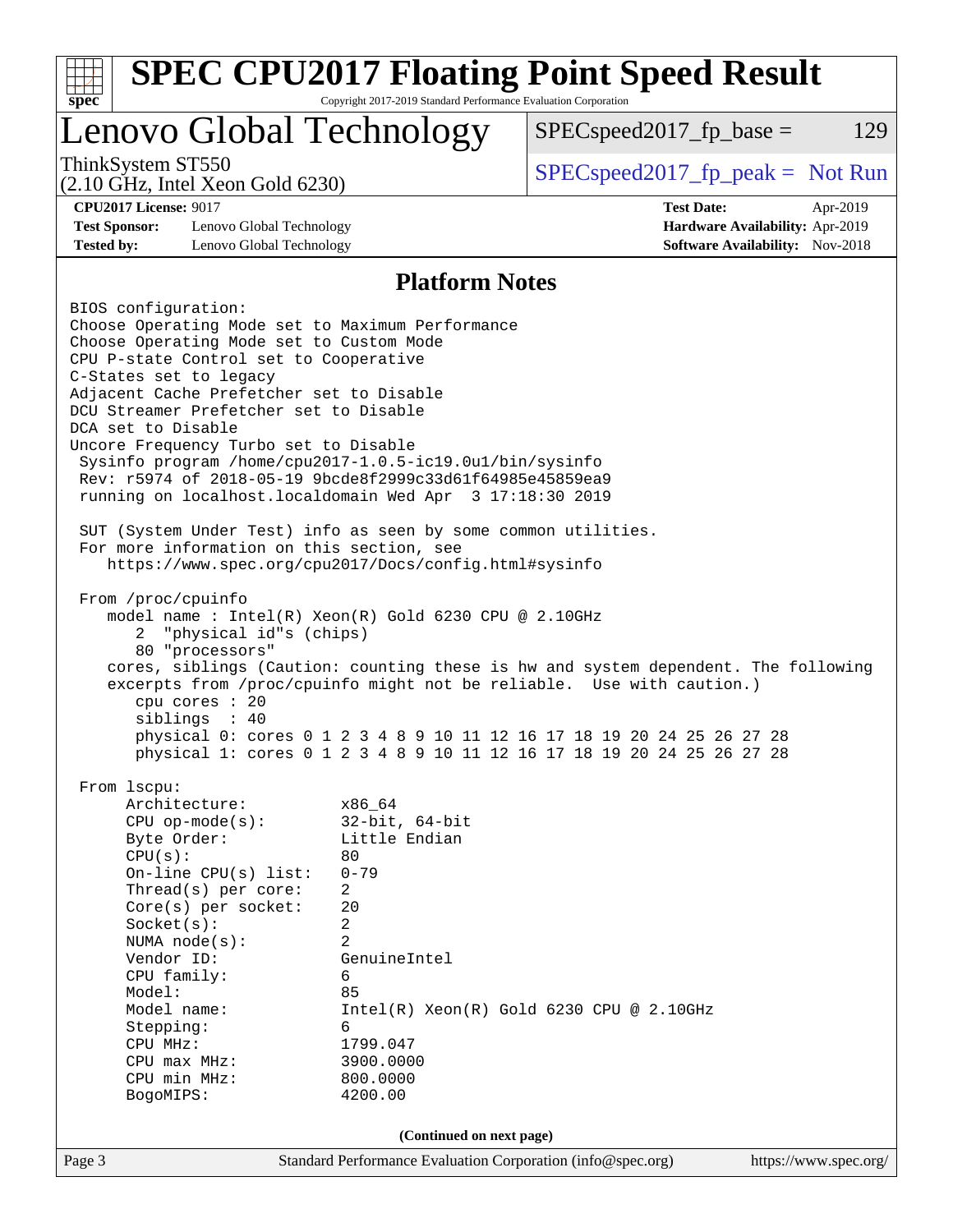| ÷.<br>t<br>ų<br>O |  |  |  |  |  |
|-------------------|--|--|--|--|--|

Lenovo Global Technology

 $SPEC speed2017_fp\_base = 129$ 

(2.10 GHz, Intel Xeon Gold 6230)

ThinkSystem ST550  $SPEC speed2017_f$   $p\_peak = Not Run$ 

**[CPU2017 License:](http://www.spec.org/auto/cpu2017/Docs/result-fields.html#CPU2017License)** 9017 **[Test Date:](http://www.spec.org/auto/cpu2017/Docs/result-fields.html#TestDate)** Apr-2019

**[Test Sponsor:](http://www.spec.org/auto/cpu2017/Docs/result-fields.html#TestSponsor)** Lenovo Global Technology **[Hardware Availability:](http://www.spec.org/auto/cpu2017/Docs/result-fields.html#HardwareAvailability)** Apr-2019 **[Tested by:](http://www.spec.org/auto/cpu2017/Docs/result-fields.html#Testedby)** Lenovo Global Technology **[Software Availability:](http://www.spec.org/auto/cpu2017/Docs/result-fields.html#SoftwareAvailability)** Nov-2018

**[Platform Notes \(Continued\)](http://www.spec.org/auto/cpu2017/Docs/result-fields.html#PlatformNotes)**

| Virtualization:        | $VT - x$          |
|------------------------|-------------------|
| $L1d$ cache:           | 32K               |
| Lli cache:             | 32K               |
| $L2$ cache:            | 1024K             |
| $L3$ cache:            | 28160K            |
| NUMA $node0$ $CPU(s):$ | $0 - 19, 40 - 59$ |
| NUMA nodel CPU(s):     | $20 - 39,60 - 79$ |
| Flares:                | fnu yme de ns     |

Flags: fpu vme de pse tsc msr pae mce cx8 apic sep mtrr pge mca cmov pat pse36 clflush dts acpi mmx fxsr sse sse2 ss ht tm pbe syscall nx pdpe1gb rdtscp lm constant\_tsc art arch\_perfmon pebs bts rep\_good nopl xtopology nonstop\_tsc aperfmperf eagerfpu pni pclmulqdq dtes64 monitor ds\_cpl vmx smx est tm2 ssse3 sdbg fma cx16 xtpr pdcm pcid dca sse4\_1 sse4\_2 x2apic movbe popcnt tsc\_deadline\_timer aes xsave avx f16c rdrand lahf\_lm abm 3dnowprefetch epb cat\_l3 cdp\_l3 intel\_pt ssbd mba ibrs ibpb stibp ibrs\_enhanced tpr\_shadow vnmi flexpriority ept vpid fsgsbase tsc\_adjust bmi1 hle avx2 smep bmi2 erms invpcid rtm cqm mpx rdt\_a avx512f avx512dq rdseed adx smap clflushopt clwb avx512cd avx512bw avx512vl xsaveopt xsavec xgetbv1 cqm\_llc cqm\_occup\_llc cqm\_mbm\_total cqm\_mbm\_local dtherm ida arat pln pts hwp hwp\_act\_window hwp\_epp hwp\_pkg\_req pku ospke avx512\_vnni spec\_ctrl intel\_stibp flush\_l1d arch\_capabilities

```
 /proc/cpuinfo cache data
   cache size : 28160 KB
```
 From numactl --hardware WARNING: a numactl 'node' might or might not correspond to a physical chip. available: 2 nodes (0-1) node 0 cpus: 0 1 2 3 4 5 6 7 8 9 10 11 12 13 14 15 16 17 18 19 40 41 42 43 44 45 46 47 48 49 50 51 52 53 54 55 56 57 58 59 node 0 size: 196280 MB node 0 free: 191024 MB node 1 cpus: 20 21 22 23 24 25 26 27 28 29 30 31 32 33 34 35 36 37 38 39 60 61 62 63 64 65 66 67 68 69 70 71 72 73 74 75 76 77 78 79 node 1 size: 196608 MB node 1 free: 191935 MB node distances: node 0 1 0: 10 21 1: 21 10 From /proc/meminfo MemTotal: 395878664 kB HugePages\_Total: 0 Hugepagesize: 2048 kB From /etc/\*release\* /etc/\*version\* os-release:

NAME="Red Hat Enterprise Linux Server"

**(Continued on next page)**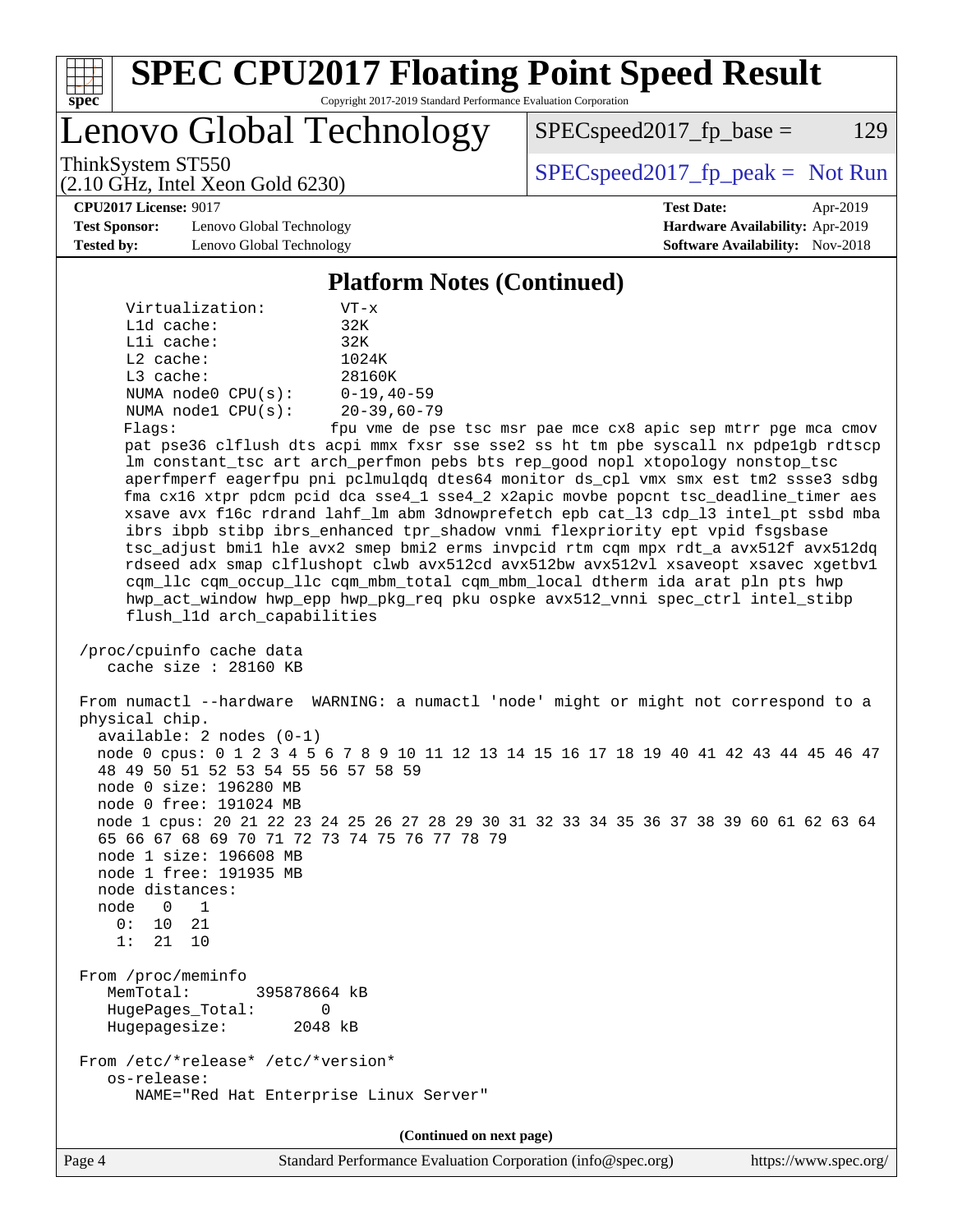| s<br>t.<br>Ш |  |  |  |  |  |
|--------------|--|--|--|--|--|

Lenovo Global Technology

ThinkSystem ST550  $SPEC speed2017_fpcak = Not Run$ 

 $SPEC speed2017_fp\_base = 129$ 

(2.10 GHz, Intel Xeon Gold 6230)

**[Test Sponsor:](http://www.spec.org/auto/cpu2017/Docs/result-fields.html#TestSponsor)** Lenovo Global Technology **[Hardware Availability:](http://www.spec.org/auto/cpu2017/Docs/result-fields.html#HardwareAvailability)** Apr-2019 **[Tested by:](http://www.spec.org/auto/cpu2017/Docs/result-fields.html#Testedby)** Lenovo Global Technology **[Software Availability:](http://www.spec.org/auto/cpu2017/Docs/result-fields.html#SoftwareAvailability)** Nov-2018

**[CPU2017 License:](http://www.spec.org/auto/cpu2017/Docs/result-fields.html#CPU2017License)** 9017 **[Test Date:](http://www.spec.org/auto/cpu2017/Docs/result-fields.html#TestDate)** Apr-2019

### **[Platform Notes \(Continued\)](http://www.spec.org/auto/cpu2017/Docs/result-fields.html#PlatformNotes)**

 VERSION="7.6 (Maipo)" ID="rhel" ID\_LIKE="fedora" VARIANT="Server" VARIANT\_ID="server" VERSION\_ID="7.6" PRETTY\_NAME="Red Hat Enterprise Linux Server 7.6 (Maipo)" redhat-release: Red Hat Enterprise Linux Server release 7.6 (Maipo) system-release: Red Hat Enterprise Linux Server release 7.6 (Maipo) system-release-cpe: cpe:/o:redhat:enterprise\_linux:7.6:ga:server uname -a: Linux localhost.localdomain 3.10.0-957.el7.x86\_64 #1 SMP Thu Oct 4 20:48:51 UTC 2018 x86\_64 x86\_64 x86\_64 GNU/Linux Kernel self-reported vulnerability status: CVE-2017-5754 (Meltdown): Not affected CVE-2017-5753 (Spectre variant 1): Mitigation: Load fences, \_\_user pointer sanitization CVE-2017-5715 (Spectre variant 2): Mitigation: Enhanced IBRS run-level 3 Apr 3 17:16 SPEC is set to: /home/cpu2017-1.0.5-ic19.0u1 Filesystem Type Size Used Avail Use% Mounted on /dev/sdb2 btrfs 442G 25G 416G 6% / Additional information from dmidecode follows. WARNING: Use caution when you interpret this section. The 'dmidecode' program reads system data which is "intended to allow hardware to be accurately determined", but the intent may not be met, as there are frequent changes to hardware, firmware, and the "DMTF SMBIOS" standard. BIOS Lenovo -[O0E135M-2.10]- 01/16/2019 Memory: 12x Samsung M393A4K40CB2-CVF 32 GB 2 rank 2933 (End of data from sysinfo program) **[Compiler Version Notes](http://www.spec.org/auto/cpu2017/Docs/result-fields.html#CompilerVersionNotes)** ============================================================================== CC 619.lbm\_s(base) 638.imagick\_s(base) 644.nab\_s(base) ------------------------------------------------------------------------------ Intel(R) C Intel(R) 64 Compiler for applications running on Intel(R)  $64$ ,

 Version 19.0.1.144 Build 20181018 Copyright (C) 1985-2018 Intel Corporation. All rights reserved.

------------------------------------------------------------------------------

**(Continued on next page)**

| Page 5 | Standard Performance Evaluation Corporation (info@spec.org) | https://www.spec.org/ |
|--------|-------------------------------------------------------------|-----------------------|
|        |                                                             |                       |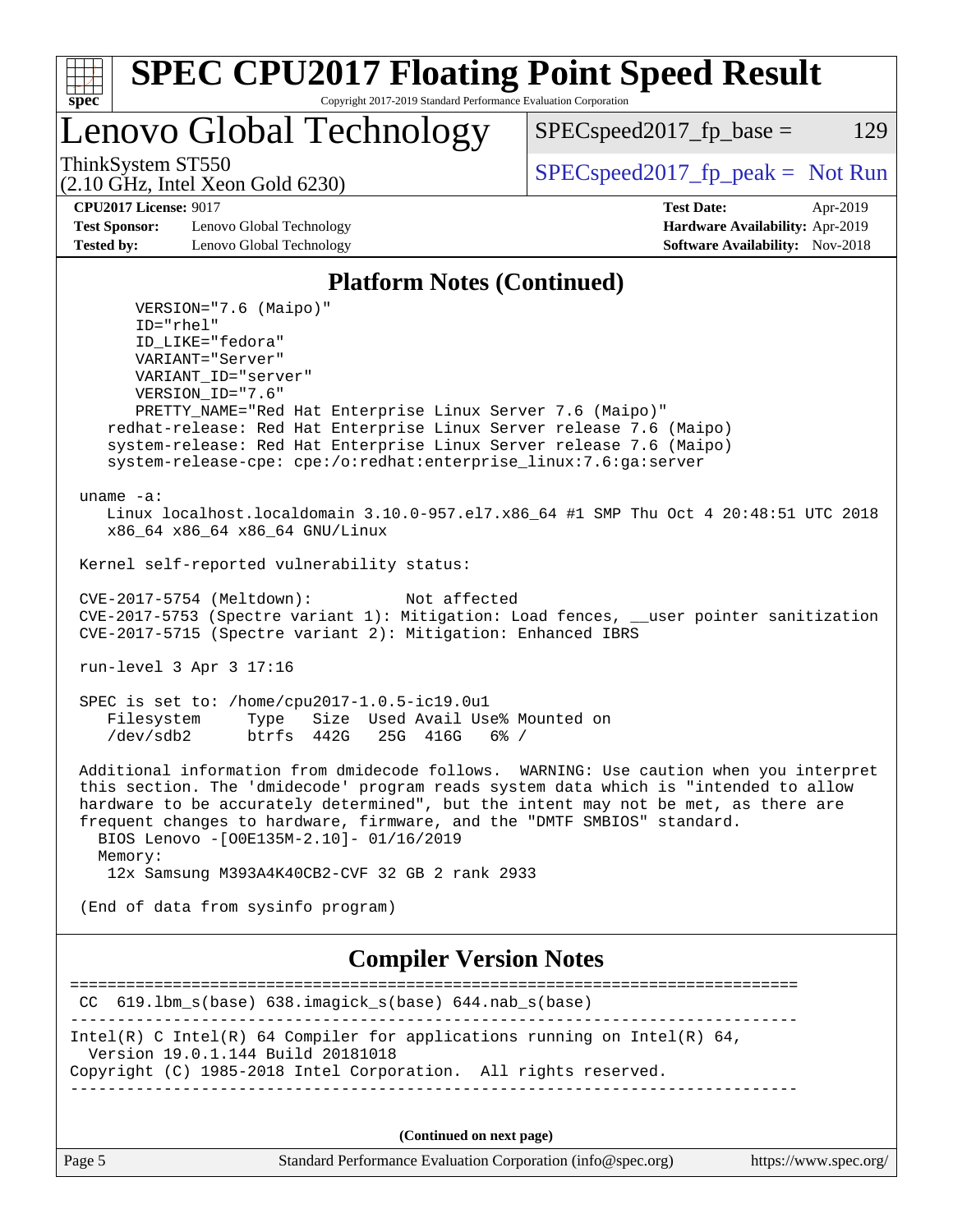

# **[SPEC CPU2017 Floating Point Speed Result](http://www.spec.org/auto/cpu2017/Docs/result-fields.html#SPECCPU2017FloatingPointSpeedResult)**

Copyright 2017-2019 Standard Performance Evaluation Corporation

# Lenovo Global Technology

ThinkSystem ST550<br>  $(2.10 \text{ GHz. Intel Yoon Gold } 6230)$  [SPECspeed2017\\_fp\\_peak =](http://www.spec.org/auto/cpu2017/Docs/result-fields.html#SPECspeed2017fppeak) Not Run

(2.10 GHz, Intel Xeon Gold 6230)

 $SPEC speed2017_fp\_base = 129$ 

**[Test Sponsor:](http://www.spec.org/auto/cpu2017/Docs/result-fields.html#TestSponsor)** Lenovo Global Technology **[Hardware Availability:](http://www.spec.org/auto/cpu2017/Docs/result-fields.html#HardwareAvailability)** Apr-2019 **[Tested by:](http://www.spec.org/auto/cpu2017/Docs/result-fields.html#Testedby)** Lenovo Global Technology **[Software Availability:](http://www.spec.org/auto/cpu2017/Docs/result-fields.html#SoftwareAvailability)** Nov-2018

**[CPU2017 License:](http://www.spec.org/auto/cpu2017/Docs/result-fields.html#CPU2017License)** 9017 **[Test Date:](http://www.spec.org/auto/cpu2017/Docs/result-fields.html#TestDate)** Apr-2019

## **[Compiler Version Notes \(Continued\)](http://www.spec.org/auto/cpu2017/Docs/result-fields.html#CompilerVersionNotes)**

| 607.cactuBSSN_s(base)<br>FC.                                                                                                                                                                                                                                                                                                                                                                                                                                                                                                                                       |
|--------------------------------------------------------------------------------------------------------------------------------------------------------------------------------------------------------------------------------------------------------------------------------------------------------------------------------------------------------------------------------------------------------------------------------------------------------------------------------------------------------------------------------------------------------------------|
| Intel(R) $C++$ Intel(R) 64 Compiler for applications running on Intel(R) 64,<br>Version 19.0.1.144 Build 20181018<br>Copyright (C) 1985-2018 Intel Corporation. All rights reserved.<br>Intel(R) C Intel(R) 64 Compiler for applications running on Intel(R) 64,<br>Version 19.0.1.144 Build 20181018<br>Copyright (C) 1985-2018 Intel Corporation. All rights reserved.<br>Intel(R) Fortran Intel(R) 64 Compiler for applications running on Intel(R)<br>64, Version 19.0.1.144 Build 20181018<br>Copyright (C) 1985-2018 Intel Corporation. All rights reserved. |
| --------------------<br>603.bwaves $s(base)$ 649.fotonik3d $s(base)$ 654.roms $s(base)$<br>FC.                                                                                                                                                                                                                                                                                                                                                                                                                                                                     |
| Intel(R) Fortran Intel(R) 64 Compiler for applications running on Intel(R)<br>64, Version 19.0.1.144 Build 20181018<br>Copyright (C) 1985-2018 Intel Corporation. All rights reserved.                                                                                                                                                                                                                                                                                                                                                                             |
| ------------------------------<br>CC $621.wrf$ s(base) $627.cam4$ s(base) $628.pop2$ s(base)                                                                                                                                                                                                                                                                                                                                                                                                                                                                       |
| Intel(R) Fortran Intel(R) 64 Compiler for applications running on Intel(R)<br>64, Version 19.0.1.144 Build 20181018<br>Copyright (C) 1985-2018 Intel Corporation. All rights reserved.<br>Intel(R) C Intel(R) 64 Compiler for applications running on Intel(R) 64,<br>Version 19.0.1.144 Build 20181018<br>Copyright (C) 1985-2018 Intel Corporation. All rights reserved.                                                                                                                                                                                         |

# **[Base Compiler Invocation](http://www.spec.org/auto/cpu2017/Docs/result-fields.html#BaseCompilerInvocation)**

[C benchmarks](http://www.spec.org/auto/cpu2017/Docs/result-fields.html#Cbenchmarks): [icc -m64 -std=c11](http://www.spec.org/cpu2017/results/res2019q2/cpu2017-20190416-12090.flags.html#user_CCbase_intel_icc_64bit_c11_33ee0cdaae7deeeab2a9725423ba97205ce30f63b9926c2519791662299b76a0318f32ddfffdc46587804de3178b4f9328c46fa7c2b0cd779d7a61945c91cd35)

[Fortran benchmarks](http://www.spec.org/auto/cpu2017/Docs/result-fields.html#Fortranbenchmarks): [ifort -m64](http://www.spec.org/cpu2017/results/res2019q2/cpu2017-20190416-12090.flags.html#user_FCbase_intel_ifort_64bit_24f2bb282fbaeffd6157abe4f878425411749daecae9a33200eee2bee2fe76f3b89351d69a8130dd5949958ce389cf37ff59a95e7a40d588e8d3a57e0c3fd751)

[Benchmarks using both Fortran and C](http://www.spec.org/auto/cpu2017/Docs/result-fields.html#BenchmarksusingbothFortranandC): [ifort -m64](http://www.spec.org/cpu2017/results/res2019q2/cpu2017-20190416-12090.flags.html#user_CC_FCbase_intel_ifort_64bit_24f2bb282fbaeffd6157abe4f878425411749daecae9a33200eee2bee2fe76f3b89351d69a8130dd5949958ce389cf37ff59a95e7a40d588e8d3a57e0c3fd751) [icc -m64 -std=c11](http://www.spec.org/cpu2017/results/res2019q2/cpu2017-20190416-12090.flags.html#user_CC_FCbase_intel_icc_64bit_c11_33ee0cdaae7deeeab2a9725423ba97205ce30f63b9926c2519791662299b76a0318f32ddfffdc46587804de3178b4f9328c46fa7c2b0cd779d7a61945c91cd35)

**(Continued on next page)**

Page 6 Standard Performance Evaluation Corporation [\(info@spec.org\)](mailto:info@spec.org) <https://www.spec.org/>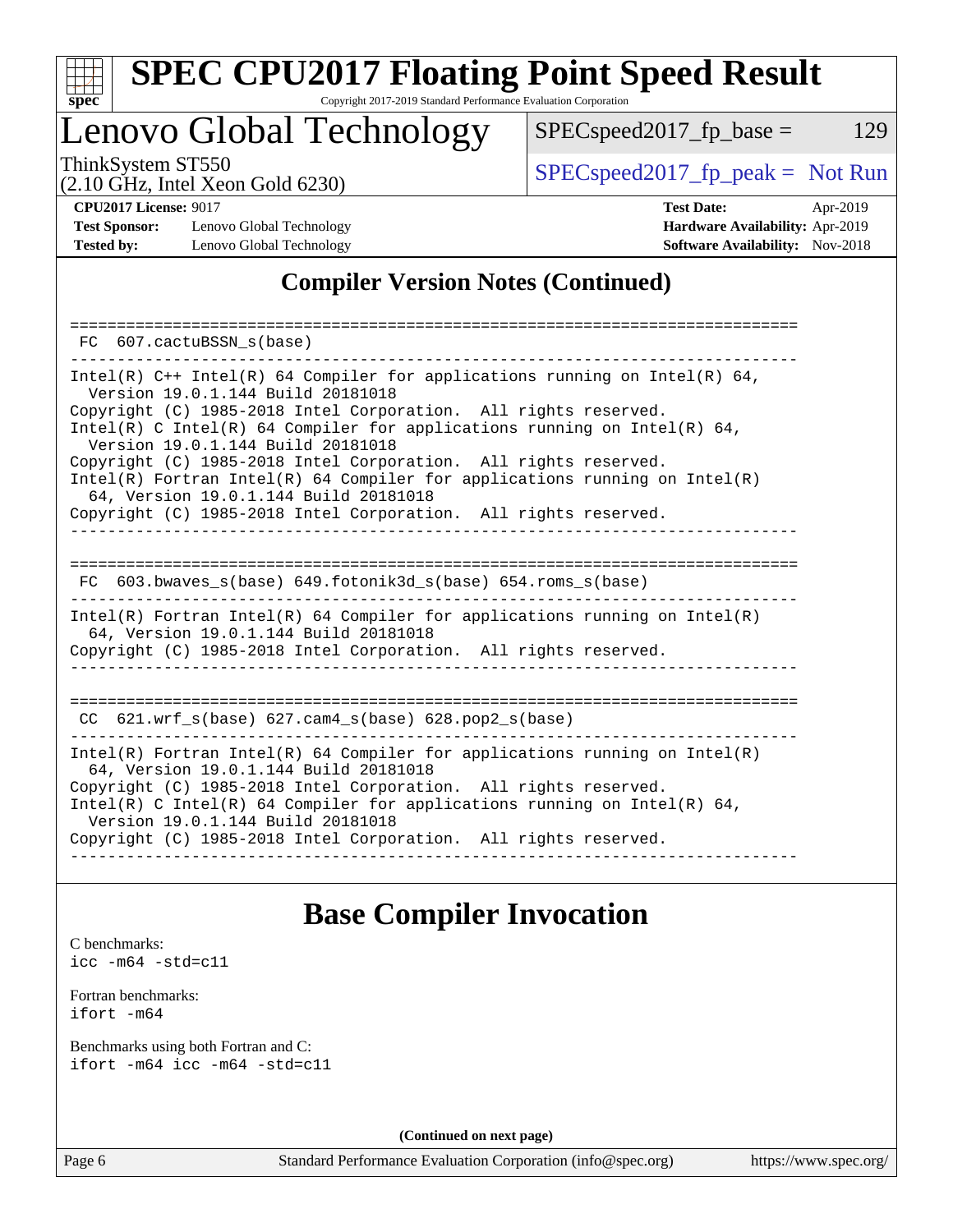

# Lenovo Global Technology

 $SPEC speed2017_fp\_base = 129$ 

ThinkSystem ST550<br>  $SPEC speed2017<sub>fp</sub> peak = Not Run$ 

(2.10 GHz, Intel Xeon Gold 6230)

**[Test Sponsor:](http://www.spec.org/auto/cpu2017/Docs/result-fields.html#TestSponsor)** Lenovo Global Technology **[Hardware Availability:](http://www.spec.org/auto/cpu2017/Docs/result-fields.html#HardwareAvailability)** Apr-2019 **[Tested by:](http://www.spec.org/auto/cpu2017/Docs/result-fields.html#Testedby)** Lenovo Global Technology **[Software Availability:](http://www.spec.org/auto/cpu2017/Docs/result-fields.html#SoftwareAvailability)** Nov-2018

**[CPU2017 License:](http://www.spec.org/auto/cpu2017/Docs/result-fields.html#CPU2017License)** 9017 **[Test Date:](http://www.spec.org/auto/cpu2017/Docs/result-fields.html#TestDate)** Apr-2019

# **[Base Compiler Invocation \(Continued\)](http://www.spec.org/auto/cpu2017/Docs/result-fields.html#BaseCompilerInvocation)**

[Benchmarks using Fortran, C, and C++:](http://www.spec.org/auto/cpu2017/Docs/result-fields.html#BenchmarksusingFortranCandCXX) [icpc -m64](http://www.spec.org/cpu2017/results/res2019q2/cpu2017-20190416-12090.flags.html#user_CC_CXX_FCbase_intel_icpc_64bit_4ecb2543ae3f1412ef961e0650ca070fec7b7afdcd6ed48761b84423119d1bf6bdf5cad15b44d48e7256388bc77273b966e5eb805aefd121eb22e9299b2ec9d9) [icc -m64 -std=c11](http://www.spec.org/cpu2017/results/res2019q2/cpu2017-20190416-12090.flags.html#user_CC_CXX_FCbase_intel_icc_64bit_c11_33ee0cdaae7deeeab2a9725423ba97205ce30f63b9926c2519791662299b76a0318f32ddfffdc46587804de3178b4f9328c46fa7c2b0cd779d7a61945c91cd35) [ifort -m64](http://www.spec.org/cpu2017/results/res2019q2/cpu2017-20190416-12090.flags.html#user_CC_CXX_FCbase_intel_ifort_64bit_24f2bb282fbaeffd6157abe4f878425411749daecae9a33200eee2bee2fe76f3b89351d69a8130dd5949958ce389cf37ff59a95e7a40d588e8d3a57e0c3fd751)

## **[Base Portability Flags](http://www.spec.org/auto/cpu2017/Docs/result-fields.html#BasePortabilityFlags)**

 603.bwaves\_s: [-DSPEC\\_LP64](http://www.spec.org/cpu2017/results/res2019q2/cpu2017-20190416-12090.flags.html#suite_basePORTABILITY603_bwaves_s_DSPEC_LP64) 607.cactuBSSN\_s: [-DSPEC\\_LP64](http://www.spec.org/cpu2017/results/res2019q2/cpu2017-20190416-12090.flags.html#suite_basePORTABILITY607_cactuBSSN_s_DSPEC_LP64) 619.lbm\_s: [-DSPEC\\_LP64](http://www.spec.org/cpu2017/results/res2019q2/cpu2017-20190416-12090.flags.html#suite_basePORTABILITY619_lbm_s_DSPEC_LP64) 621.wrf\_s: [-DSPEC\\_LP64](http://www.spec.org/cpu2017/results/res2019q2/cpu2017-20190416-12090.flags.html#suite_basePORTABILITY621_wrf_s_DSPEC_LP64) [-DSPEC\\_CASE\\_FLAG](http://www.spec.org/cpu2017/results/res2019q2/cpu2017-20190416-12090.flags.html#b621.wrf_s_baseCPORTABILITY_DSPEC_CASE_FLAG) [-convert big\\_endian](http://www.spec.org/cpu2017/results/res2019q2/cpu2017-20190416-12090.flags.html#user_baseFPORTABILITY621_wrf_s_convert_big_endian_c3194028bc08c63ac5d04de18c48ce6d347e4e562e8892b8bdbdc0214820426deb8554edfa529a3fb25a586e65a3d812c835984020483e7e73212c4d31a38223) 627.cam4\_s: [-DSPEC\\_LP64](http://www.spec.org/cpu2017/results/res2019q2/cpu2017-20190416-12090.flags.html#suite_basePORTABILITY627_cam4_s_DSPEC_LP64) [-DSPEC\\_CASE\\_FLAG](http://www.spec.org/cpu2017/results/res2019q2/cpu2017-20190416-12090.flags.html#b627.cam4_s_baseCPORTABILITY_DSPEC_CASE_FLAG) 628.pop2\_s: [-DSPEC\\_LP64](http://www.spec.org/cpu2017/results/res2019q2/cpu2017-20190416-12090.flags.html#suite_basePORTABILITY628_pop2_s_DSPEC_LP64) [-DSPEC\\_CASE\\_FLAG](http://www.spec.org/cpu2017/results/res2019q2/cpu2017-20190416-12090.flags.html#b628.pop2_s_baseCPORTABILITY_DSPEC_CASE_FLAG) [-convert big\\_endian](http://www.spec.org/cpu2017/results/res2019q2/cpu2017-20190416-12090.flags.html#user_baseFPORTABILITY628_pop2_s_convert_big_endian_c3194028bc08c63ac5d04de18c48ce6d347e4e562e8892b8bdbdc0214820426deb8554edfa529a3fb25a586e65a3d812c835984020483e7e73212c4d31a38223) [-assume byterecl](http://www.spec.org/cpu2017/results/res2019q2/cpu2017-20190416-12090.flags.html#user_baseFPORTABILITY628_pop2_s_assume_byterecl_7e47d18b9513cf18525430bbf0f2177aa9bf368bc7a059c09b2c06a34b53bd3447c950d3f8d6c70e3faf3a05c8557d66a5798b567902e8849adc142926523472) 638.imagick\_s: [-DSPEC\\_LP64](http://www.spec.org/cpu2017/results/res2019q2/cpu2017-20190416-12090.flags.html#suite_basePORTABILITY638_imagick_s_DSPEC_LP64) 644.nab\_s: [-DSPEC\\_LP64](http://www.spec.org/cpu2017/results/res2019q2/cpu2017-20190416-12090.flags.html#suite_basePORTABILITY644_nab_s_DSPEC_LP64) 649.fotonik3d\_s: [-DSPEC\\_LP64](http://www.spec.org/cpu2017/results/res2019q2/cpu2017-20190416-12090.flags.html#suite_basePORTABILITY649_fotonik3d_s_DSPEC_LP64) 654.roms\_s: [-DSPEC\\_LP64](http://www.spec.org/cpu2017/results/res2019q2/cpu2017-20190416-12090.flags.html#suite_basePORTABILITY654_roms_s_DSPEC_LP64)

# **[Base Optimization Flags](http://www.spec.org/auto/cpu2017/Docs/result-fields.html#BaseOptimizationFlags)**

```
C benchmarks: 
-xCORE-AVX512 -ipo -O3 -no-prec-div -qopt-prefetch
-ffinite-math-only -qopt-mem-layout-trans=4 -qopenmp -DSPEC_OPENMP
Fortran benchmarks: 
-DSPEC_OPENMP -xCORE-AVX512 -ipo -O3 -no-prec-div -qopt-prefetch
-ffinite-math-only -qopt-mem-layout-trans=4 -qopenmp
-nostandard-realloc-lhs
Benchmarks using both Fortran and C: 
-xCORE-AVX512 -ipo -O3 -no-prec-div -qopt-prefetch
-ffinite-math-only -qopt-mem-layout-trans=4 -qopenmp -DSPEC_OPENMP
-nostandard-realloc-lhs
Benchmarks using Fortran, C, and C++: 
-xCORE-AVX512 -ipo -O3 -no-prec-div -qopt-prefetch
-ffinite-math-only -qopt-mem-layout-trans=4 -qopenmp -DSPEC_OPENMP
-nostandard-realloc-lhs
```